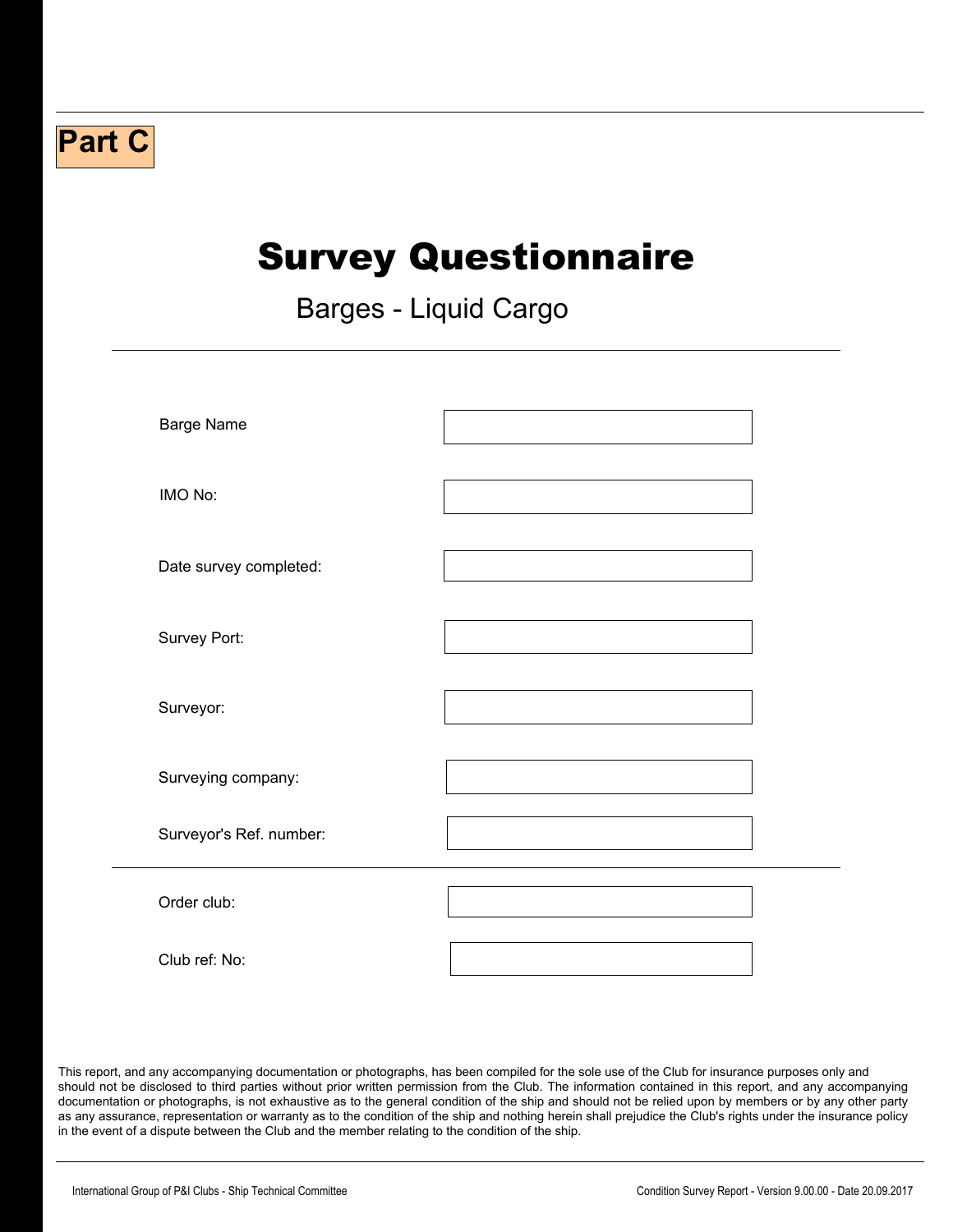## **5. Survey Questionnaire - Liquid Cargo Barges**

 $\blacktriangleright$ 

#### **5.1 Cargo tanks and systems**

|        |                                                                                                                                                                                 | Υ | N                                           | ΝA                                              | ΝI                                          | <b>Remarks</b> |
|--------|---------------------------------------------------------------------------------------------------------------------------------------------------------------------------------|---|---------------------------------------------|-------------------------------------------------|---------------------------------------------|----------------|
| 5.1.1  | Are cargo tanks suitable for the<br>carriage of nominated cargoes? Is tank<br>coating in apparent satisfactory<br>condition?                                                    |   |                                             |                                                 | $($ )                                       |                |
| 5.1.2  | Is the structure in cargo tanks<br>apparently free from significant<br>corrosion, pitting, scaling, buckling,<br>dents, fractures, wastage, doublers,<br>temporary repairs etc? |   | ( )                                         | $\left( \begin{array}{c} 1 \end{array} \right)$ | $\bigcirc$                                  |                |
| 5.1.3  | Is the plating under suction bell mouths<br>in apparent satisfactory condition?                                                                                                 |   |                                             |                                                 |                                             |                |
| 5.1.4  | Are cargo pumps and stripping<br>arrangements fully operational including<br>associated monitoring, alarms<br>instrumentation and controls?                                     |   | $\left(\begin{array}{c} \end{array}\right)$ | $($ )                                           | $\left(\begin{array}{c} \end{array}\right)$ |                |
| 5.1.5  | Are cargo pump emergency stops<br>properly located and regularly tested?                                                                                                        |   | $($ )                                       |                                                 | $($ )                                       |                |
| 5.1.6  | Is the condition of pipe-work within or<br>passing through in apparent<br>satisfactory condition?                                                                               |   |                                             |                                                 |                                             |                |
| 5.1.7  | Are deck cargo piping, manifolds and<br>relevant deck equipment suitably<br>marked and in apparent satisfactory<br>condition?                                                   |   |                                             |                                                 | $\left(\begin{array}{c} \end{array}\right)$ |                |
| 5.1.8  | Are reducers, removable U-bends and<br>cargo hoses in apparent satisfactory<br>condition?                                                                                       |   |                                             |                                                 |                                             |                |
| 5.1.9  | Are spill trays and savealls in apparent<br>satisfactory condition and free from<br>cargo?                                                                                      |   |                                             |                                                 |                                             |                |
| 5.1.10 | Is portable testing equipment provided<br>as required and are records kept of<br>recent calibration?                                                                            |   |                                             |                                                 | $\bigcirc$                                  |                |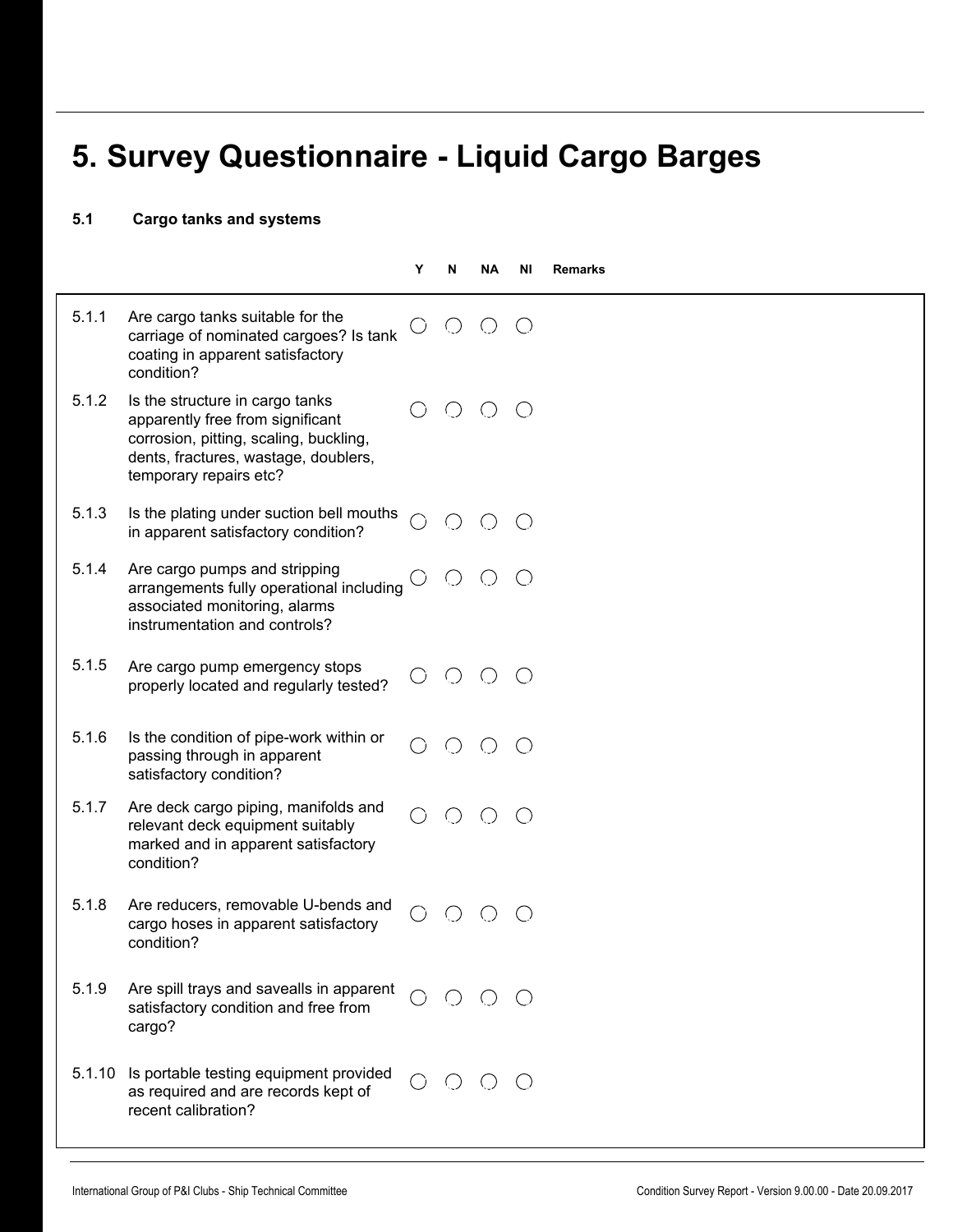|        |                                                                                                                              | Y                    | N                                           | ΝA                                          | ΝI                                          | <b>Remarks</b> |
|--------|------------------------------------------------------------------------------------------------------------------------------|----------------------|---------------------------------------------|---------------------------------------------|---------------------------------------------|----------------|
|        | 5.1.11 Are all electrical appliances suitable for<br>use in hazardous areas?                                                 | $\bigcap$            | $\bigcirc$                                  | $\bigcirc$                                  | $\bigcirc$                                  |                |
|        | 5.1.12 Are pumps and shaft bearings in<br>apparent satisfactory condition and free<br>from leaks?                            | .)                   | $\bigcirc$                                  | $\bigcirc$                                  | $\bigcirc$                                  |                |
| 5.1.13 | Is pump control area clean, tidy and<br>free from cargo?                                                                     |                      | $\bigcirc$                                  | ( )                                         | $\left(\begin{array}{c} \end{array}\right)$ |                |
|        | 5.1.14 Is pump control area suitably<br>ventilated?                                                                          |                      | $\left(\begin{array}{c} \end{array}\right)$ | $\left(\begin{array}{c} \end{array}\right)$ | ( )                                         |                |
|        | 5.1.15 Is the cargo heating system operational<br>and well maintained?                                                       |                      | $\bigcirc$                                  | $\bigcirc$                                  | $\bigcirc$                                  |                |
|        | 5.1.16 Are manifolds fitted with drain lines and<br>purge points and are they valved and<br>capped?                          | ◯                    | $\bigcirc$                                  | $\bigcirc$                                  | $\bigcirc$                                  |                |
|        | 5.1.17 Has a SIRE and / or CDI vetting<br>inspection been carried out recently?                                              | $\rightarrow$        | C)                                          | $\left(\right)$                             | $\bigcirc$                                  |                |
|        | 5.1.18 Are P.V. valves and / or vapour return<br>lines fitted, operational and in apparent<br>satisfactory condition?        | $\bigcirc$           | $\bigcirc$                                  | ( )                                         |                                             |                |
|        | 5.1.19 If fitted, is inerting system fully<br>operational and in apparent satisfactory<br>condition with records maintained? |                      | ∪                                           |                                             |                                             |                |
|        | 5.1.20 Have all pipelines, cargo hoses,<br>reducers and couplings been pressure<br>tested recently and marked with date?     | $\ddot{\phantom{1}}$ | $()$ $()$                                   |                                             | $\bigcirc$                                  |                |
|        | Additional information                                                                                                       |                      |                                             |                                             |                                             |                |
|        |                                                                                                                              |                      |                                             |                                             |                                             |                |
|        |                                                                                                                              |                      |                                             |                                             |                                             |                |
|        |                                                                                                                              |                      |                                             |                                             |                                             |                |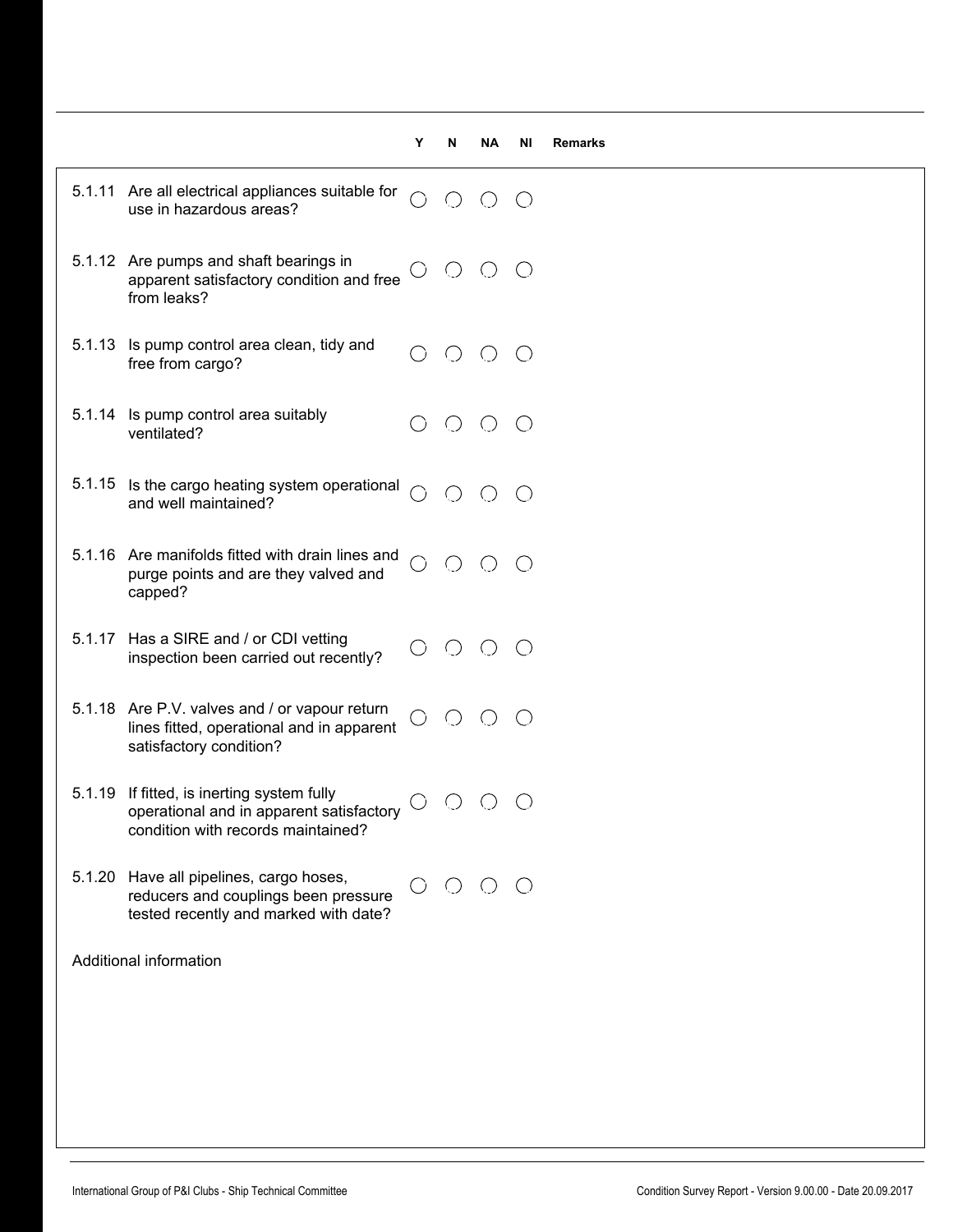| 5.2   | <b>Tank cleaning system</b>                                                                                                                    |            |            |                                                          |           |                |
|-------|------------------------------------------------------------------------------------------------------------------------------------------------|------------|------------|----------------------------------------------------------|-----------|----------------|
|       |                                                                                                                                                | Y          | N          | <b>NA</b>                                                | <b>NI</b> | <b>Remarks</b> |
| 5.2.1 | Is the tank cleaning system in apparent<br>satisfactory condition and fully<br>operational?                                                    | $\bigcap$  |            | $O$ $O$ $O$                                              |           |                |
| 5.2.2 | Are suitable procedures and plans<br>provided and followed for tank<br>cleaning?                                                               |            |            | $O$ $O$ $O$ $O$                                          |           |                |
|       | Additional information                                                                                                                         |            |            |                                                          |           |                |
|       |                                                                                                                                                |            |            |                                                          |           |                |
|       |                                                                                                                                                |            |            |                                                          |           |                |
|       |                                                                                                                                                |            |            |                                                          |           |                |
|       |                                                                                                                                                |            |            |                                                          |           |                |
|       |                                                                                                                                                |            |            |                                                          |           |                |
| 5.3   | <b>Closing appliances</b>                                                                                                                      |            |            |                                                          |           |                |
|       |                                                                                                                                                | Y          | N          | <b>NA</b>                                                | <b>NI</b> | <b>Remarks</b> |
| 5.3.1 | Are closing devices, associated gaskets $\bigcap$<br>and securing arrangements on the<br>freeboard deck in apparent satisfactory<br>condition? |            | $\bigcirc$ | $O$ $O$                                                  |           |                |
| 5.3.2 | Are vapour locks fitted, calibrated and<br>operational?                                                                                        | $\bigcirc$ |            | $\begin{array}{ccc} & \circ & \circ & \circ \end{array}$ |           |                |
| 5.3.3 | Are air locks, if applicable, operational<br>and in apparent satisfactory condition?                                                           | $\bigcirc$ |            | $\begin{array}{ccc} \circ & \circ & \circ \end{array}$   |           |                |
|       | Additional information                                                                                                                         |            |            |                                                          |           |                |
|       |                                                                                                                                                |            |            |                                                          |           |                |
|       |                                                                                                                                                |            |            |                                                          |           |                |
|       |                                                                                                                                                |            |            |                                                          |           |                |
|       |                                                                                                                                                |            |            |                                                          |           |                |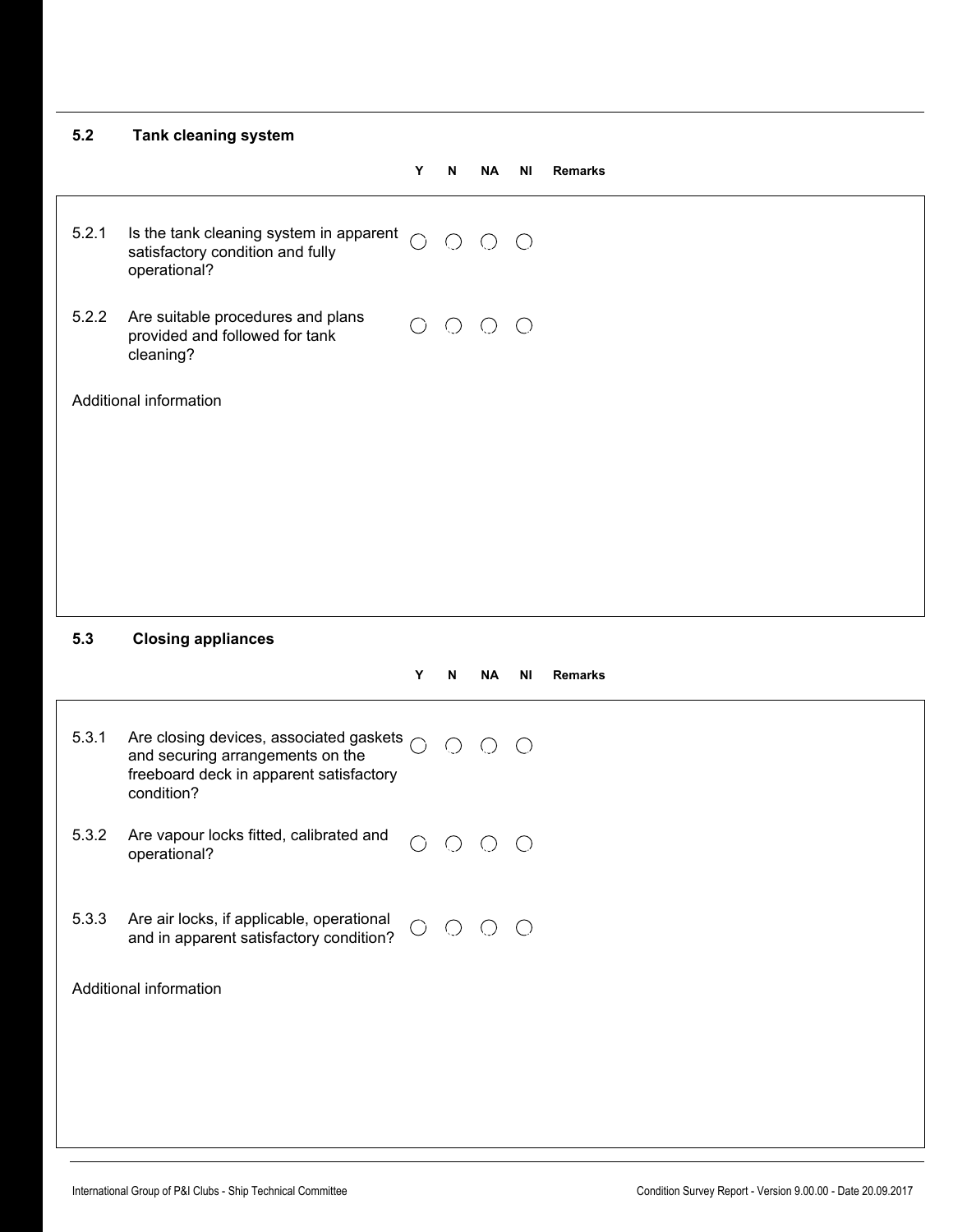#### **5.4 Cargo control**

|       |                                                                                                                               | Y          | N           | ΝA         | ΝI                                          | <b>Remarks</b> |
|-------|-------------------------------------------------------------------------------------------------------------------------------|------------|-------------|------------|---------------------------------------------|----------------|
| 5.4.1 | Are cargo monitoring indicators,<br>controls and panels in apparent<br>satisfactory condition?                                |            | $O$ $O$     |            | $(\ )$                                      |                |
| 5.4.2 | Are records kept of cargo operations?                                                                                         | $\bigcirc$ | $O$ $O$ $O$ |            |                                             |                |
| 5.4.3 | Is the tank gauging system operational? $\bigcirc$                                                                            |            | $O$ $O$     |            | $\bigcirc$                                  |                |
| 5.4.4 | Are procedures in place for regular gas<br>detection and monitoring?                                                          | $\bigcap$  | $\bigcirc$  | $\bigcirc$ | $\left(\right)$                             |                |
| 5.4.5 | Are safety guidelines regarding static<br>hazards in place and strictly adhered<br>to?                                        |            | $\bigcirc$  | $\bigcirc$ | $\left(\begin{array}{c} \end{array}\right)$ |                |
| 5.4.6 | Is oil discharge monitoring equipment<br>fitted and apparently operational?                                                   |            | $\bigcirc$  | $\bigcirc$ | $\left(\begin{array}{c} \end{array}\right)$ |                |
| 5.4.7 | Are suitable arrangements in place for<br>cargo sampling?                                                                     | ○          | $\bigcirc$  | $\bigcirc$ | $\left(\begin{array}{c} \end{array}\right)$ |                |
| 5.4.8 | Is suitable cargo information available?                                                                                      | $\bigcirc$ |             |            |                                             |                |
| 5.4.9 | Are plans / procedures in place for<br>loading and discharging of cargo?                                                      |            |             |            |                                             |                |
|       | 5.4.10 Are there procedures in place for<br>barge / shore information exchange<br>including emergency shutdown<br>procedures? |            |             |            |                                             |                |
|       | Additional information                                                                                                        |            |             |            |                                             |                |
|       |                                                                                                                               |            |             |            |                                             |                |
|       |                                                                                                                               |            |             |            |                                             |                |

 $\blacktriangleright$